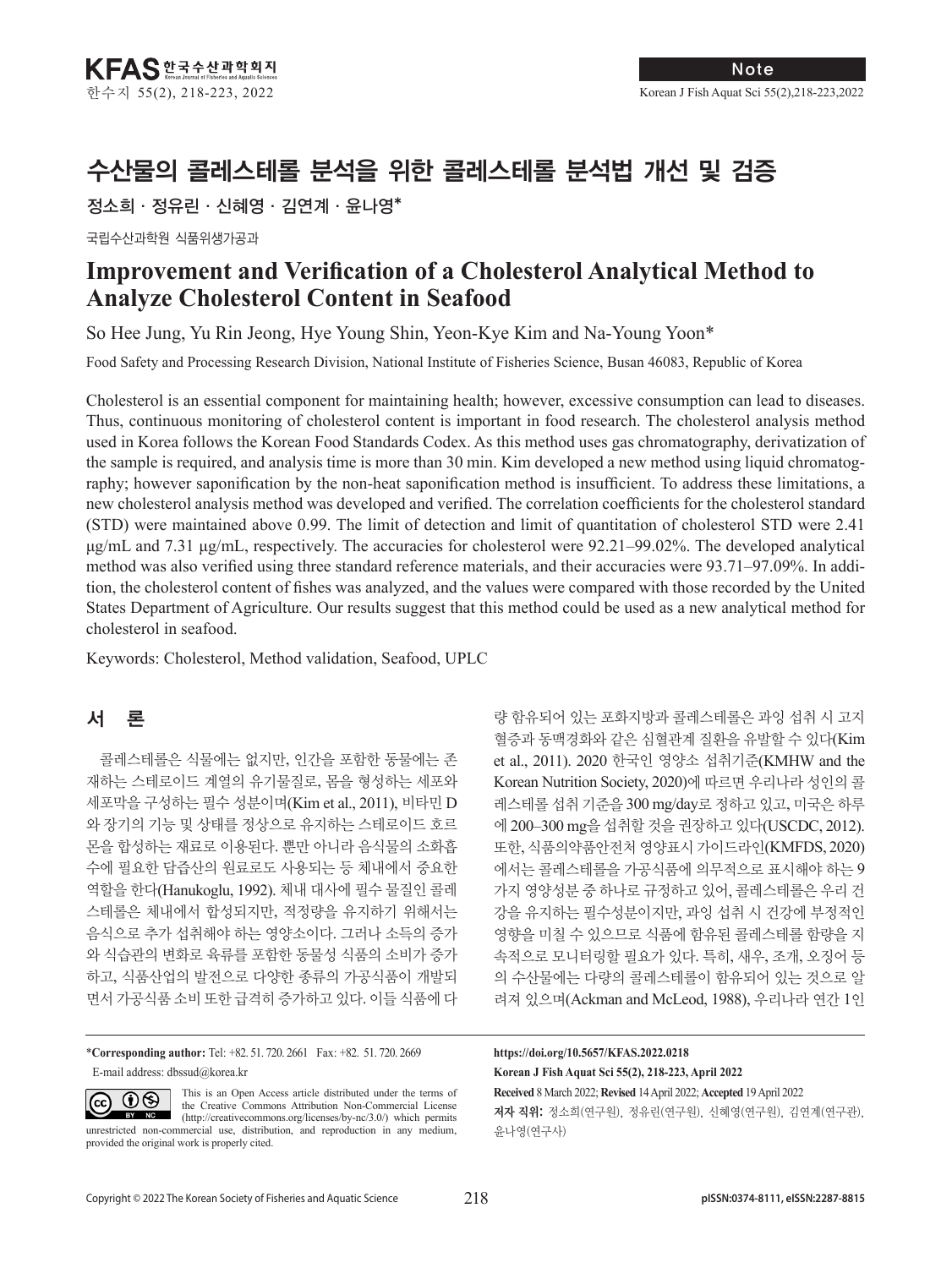당 수산물 소비량은 1999년 30.7 kg에서 2012년 53.8 kg, 2019 년 69.8 kg으로 20년 동안 약 127%가 증가함에 따라(Statistics KOREA, 2022) 국민의 건강 유지에 필요한 정보인 콜레스테 롤 함량 등을 포함한 수산물 영양성분 데이터베이스를 구축하 여 정보를 제공하는 것이 필요하다.

우리나라의 경우 식품에 함유되어 있는 콜레스테롤 함량 측정 법은 식품공전(KMFDS, 2021)에 수록된 콜레스테롤 분석법을 공인된 분석법으로 사용하고 있으며, 이 방법에서는 기체 크로 마토그래피(gas chromatography, GC)를 분석 기기로 이용한 다. 일반적으로 GC를 사용하기 위해서는 비휘발성 물질을 휘 발성화 물질로 전환하기 위한 유도체화 과정이 필요하다(Lee, 2018). 물질의 특성에 따라 여러가지 유도체화 방법(methylation, silyl derivatization, acetylation, esterification)을 선택할 수 있지만(Knapp, 1979), 콜레스테롤 분석에는 silyl법을 사용 한다. Silyl 유도체화에 사용되는 시약은 methylation과 acetylation 시약에 비해 인체 독성은 적지만, 시간이 지나면 유도체 자체가 공기 중 수분에 의해 분해되기 때문에 빠른 시간 내 분석 이 요구되며, 회수율이 불안정 할 수 있다(Lee, 2007). 뿐만 아 니라, GC는 액체 크로마토그래피(liquid chromatography, LC) 에 비해 기기 조작이 복잡하고, 분석 시간이 긴 단점이 있다. Kim (2011)은 LC를 이용한 유화 가공 식품의 콜레스테롤 분석 법을 개발하였으나, 비가열검화법을 사용하기 때문에 유화 가 공 식품이 아닌 경우 검화가 충분히 이루어지지 않는 문제점이 있는 것으로 알려져 있다.

본 연구에서는 기존의 식품공전 등의 콜레스테롤 분석법을 개 선한 새로운 분석법에 대한 특이성, 직선성, 정확성, 정밀성 등 의 분석수행지표를 평가하여 분석법을 검증하고, 수산물의 콜 레스테롤 함량의 분석 및 비교를 통해 새로운 콜레스테롤 분석 법의 신뢰성을 확보하고자 하였다.

#### 재료 및 방법

#### 재료

콜레스테롤 분석을 위해 사용한 10종의 수산물은 2021년에 확보하였으며, 마루자주새우(Crangon hakodatei), 청어(Clupea pallasii), 대구(Gadus macorcephalus)는 동해에서, 살오징 어(Todarodes pacificus)와 문치가자미(Pleuronectes yokohamae)는 남해에서 국립수산과학원 자원조사로 확보하였으며, 넙치(Paralichthys olivaceus), 조피볼락(Sebastes schlegeli)은 거제시, 숭어(Mugil cephalus)는 하동군, 송어(Oncorhynchus masou)와 틸라피아(Tilapia mossambica)는 김해시의 양식장 에서 각각 구입하여 사용하였다. 시료 종마다 10마리 이상 확보 하여 비늘, 지느러미, 뼈, 내장, 껍질 등을 제거한 후, 가식부를 균질화하여 -80°C에서 보관 후 사용하였다.

본 연구에 사용한 콜레스테롤 표준품(5-Cholesten-3ß-ol, C-8503)은 Sigma-Aldrich Co. (St. Louis, MO, USA), Potassium hydroxide (KOH), Sodium sulfate anhydrous, 에탄올, 메 탄올은 Merck (Darmstadt, Germany), 표준인증물질(standard reference material, SRM 1546a, 1549a 및 1845a)은 NIST (National Institute of Standards and Technology, Gaithersburg, MD, USA), 물은 J.T.Baker (Radnor, PA, USA), Isopropyl alcohol (IPA)은 Honeywell Burdick & Jackson (Muskenon, MI, USA), 톨루엔은 DUKSAN (Ansan, Korea)에서 각 각 구입하였다.

#### 시료 제조

콜레스테롤 표준물질을 농도가 1.0 mg/mL가 되도록 IPA에 녹여 표준원액으로 사용하였으며, 밸리데이션 항목에 맞도록 IPA로 희석하여 표준용액을 조제하였다. 시험용액 제조를 위 하여 수산물 시료 및 표준인증물질 2.0 g에 에탄올 40 mL와 50% KOH 8 mL를 가한 후 85°C에서 60분간 검화하였다. 에탄 올 60 mL를 넣고, 24시간 안정화 후, 톨루엔 100 mL를 넣고 진 탕한 뒤, 1 M KOH를 넣어 분획하였다. 상층액을 취한 후, 0.5 M KOH를 넣고 분획하였다. 상층을 취한 후, 증류수로 3회 수 세하고 여과하여 농축하였다(KMFDS, 2021). 최종 농축물은 IPA에 녹여 기기 분석용 시료로 사용하였다.

#### 콜레스테롤 분석

콜레스테롤 분석은 C18 column (1.7 μm, 2.1×50 mm, Acquity UPLC BEH; Waters, Milford, MA, USA)을 사용하여 UPLC (ultar performance liquid chromatography; Acquity UPLC H-Class Plus; Waters)로 분석하였다. 이동상은 메탄올, 에탄올, 물을 4.5:4.5:1 비율로 혼합하여 isocratic으로 분석하였 다. 검출파장은 210 nm (PDA Detector)를 사용하였고, 유속은 0.3 mL/min으로 설정하여 사용하였다(Kim, 2011).

#### 시험방법의 유효성 검증

콜레스테롤 분석법의 유효성 검증 방법은 다음과 같다. 특 이성(selectivity)은 콜레스테롤 표준용액(100 μg/mL)과 SRM 1546a, 청어, 틸라피아의 시험용액을 측정한 크로마토그램에 서 콜레스테롤 피크 및 인근 물질의 피크의 머무름 시간(retention time)과 파장을 비교하였다. 콜레스테롤의 직선성은 표준 용액을 단계적으로 희석하여 총 5개(0, 5, 10, 50 및 100 μg/mL) 의 농도로 조제하여 8회 반복하여 UPLC로 분석하였다. 표준용 액의 농도와 면적을 변수로 검량선을 작성한 후, 상관계수 값으 로 직선성의 유효성을 확인하였다. 정성한계(limit of detection, LOD) 및 정량한계(limit of quantitation, LOQ)는 검량선 기울 기 평균 및 잔차의 표준오차를 이용하여 LOD는 표준오차를 평 균으로 나눈 값에 3.3을 곱하여 계산하였으며, LOQ는 표준오 차를 평균으로 나눈 값에 10을 곱하여 계산하였다(Cho et al., 2020). 분석법의 정밀도(precision)는 검량선을 바탕으로 LOQ 이상의 세가지 농도(10, 50 및 100 μg/mL) 콜레스테롤 표준 용액을 각각 3회 분석하여 일내정밀도(반복성, repeatability)를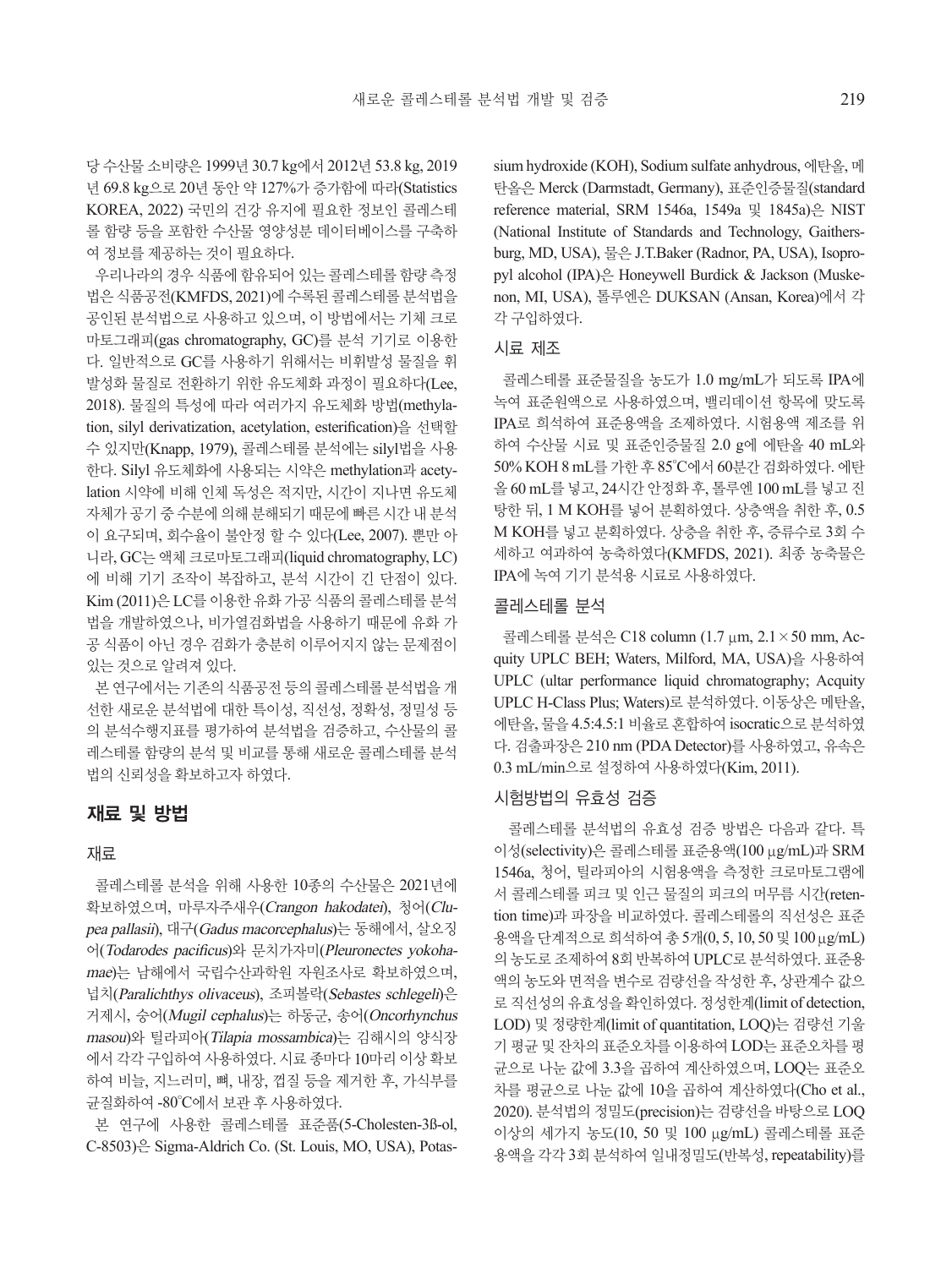

Fig. 1. Chromatograms of cholesterol standard, SRM 1546a, Clupea pallasii and Tilapia mossambica for specificity.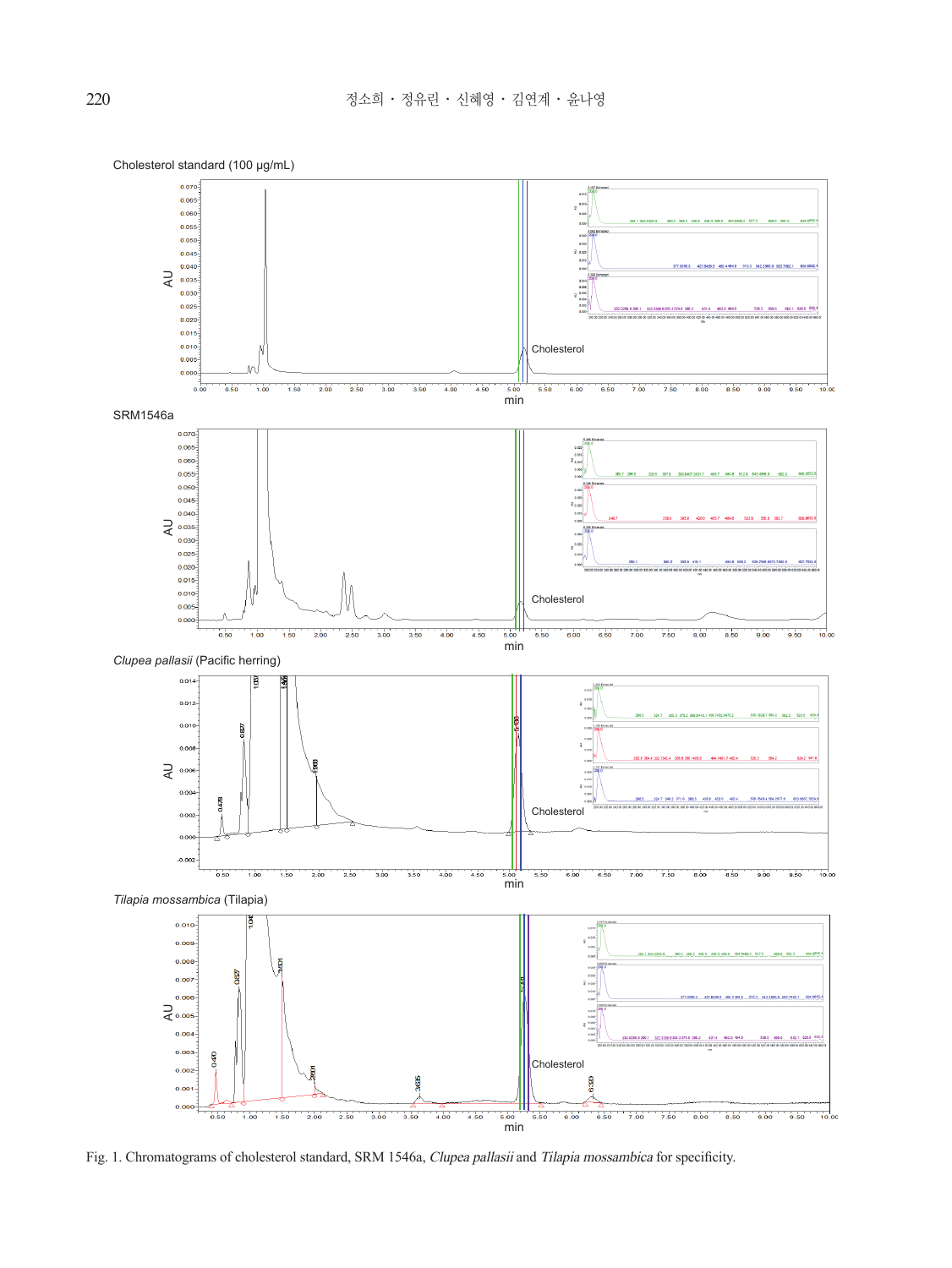측정하였고, 조제한 표준용액을 1일 3회 반복, 3일간 분석하여 일간정밀도(재현성, reproducibility)를 측정하였다. 분석법의 유효화를 위하여 표준인증물질 3종(SRM1546a, SRM1549a

및 SRM1845a)의 콜레스테롤 인증 값을 근거로 평가하였다.

## 수산물의 콜레스테롤 함량 분석

검증한 분석법을 이용하여 수산물 10종의 콜레스테롤 함량 을 분석하였다. 실험에 사용된 수산물은 미국 농무부(USDA, 2022)에서 제공하고 있는 수산물의 콜레스테롤 함량값과 비교 할 수 있는 유사한 종으로 선정하였으며, 각 시료별로 3개의 시 험용액을 제조하여 분석한 평균값을 가식부 100 g에 함유되어 있는 함량(mg)±표준편차로 나타내었다.

# 결과 및 고찰

# 시험방법의 유효성 검증

본 연구에서는 콜레스테롤 분석에 관한 시험방법의 유효성을 검증하였다. 특이성이란 불순물이 혼재되어 있는 상태에서 분 석대상물질을 선택적으로 정확하게 측정할 수 있는 능력을 말 한다(KMFDS, 2008). UPLC를 사용한 콜레스테롤 분석조건 에서 콜레스테롤 피크는 5.1–5.2 min 사이에 검출되었으며, 동 시간대에 콜레스테롤 외에 나타나는 물질은 없는 것으로 확인 되었다. 콜레스테롤 표준용액과 시험용액을 각각 분석하여 피 크의 머무름 시간과 동 시간대에 측정된 파장이 일치하는 것 을 확인하였다. 또한, 피크 최소 3곳의 스펙트럼을 비교하여 모 두 동일함을 확인함으로써 시험용액 내 검출되는 성분이 콜레 스테롤임을 확인하였고, 그 특이성을 입증하였다(Fig. 1). 이는 GC를 이용한 식품공전 분석법에서 검출되는 16–18 min 보다 10분 이상 빠른 시간 내에 콜레스테롤 피크가 검출되어 30분 이상 소요되는 기기분석 시간을 10분으로 단축할 수 있으며, 전처리에서 유도체화 과정을 생략할 수 있으므로 효율성을 높 이고, 유도체화로 인한 시험용액의 불안정성을 개선할 수 있다 (Lee, 2007).

직선성은 시료 내 분석물의 농도에 비례하는 결과를 얻기 위 한 능력을 측정하는 것으로(Shirley and Michelle, 2010), 상관 계수(R²) 값이 1에 가까울수록 직선성을 가진다고 판정하고 있 다(KMFDS, 2008). 실험 결과 5개의 농도 수준인 0–100 μg/ mL 범위에서 8회 반복한 모든 검량선의 R<sup>2</sup>이 0.993–1.000 사 이 값을 나타내어 신뢰성을 확인하였다. 8회 반복하여 얻은 농 도별 면적을 평균하여 대표 검량선을 나타내었으며, 대표 검량 선의 R<sup>2</sup> 은 0.9999로, 수산물의 콜레스테롤 함량 분석에 활용하 였다(Table 1).

LOD는 분석물의 검출이 가능한 최저 농도를 의미하며, LOQ 는 정확하고 정밀하게 정량할 수 있는 가장 낮은 농도를 의미 한다. 검량선 기울기 평균은 758.53이며, 잔차의 표준오차는 554.65이다. 이를 이용하여 구한 LOD는 2.41 μg/mL이었으며,

Table 1. Linearity, limit of detection (LOD) and limit of quantitation (LOQ) of cholesterol standard (n=8)

| Compounds           | Range<br>$(\mu g/mL)$ | Regression equation | Linearity<br>(R <sup>2</sup> ) |
|---------------------|-----------------------|---------------------|--------------------------------|
| Cholesterol         | $0 - 100$             | Y=758.53x+167.66    | 0.9999                         |
| $LOD$ ( $\mu$ g/mL) | 2.41                  | $LOQ$ ( $\mu$ g/mL) | 7.31                           |
|                     |                       |                     |                                |

Table 2. Accuracy, intra-day repeatability and inter-day reproducibility of a new cholesterol analytical method

| (A) Accuracy and precision of cholesterol analytical method               |                                         |                                      |         |         |              |  |  |
|---------------------------------------------------------------------------|-----------------------------------------|--------------------------------------|---------|---------|--------------|--|--|
|                                                                           | Precision                               |                                      |         |         |              |  |  |
| Concentration of standard (µg/mL)                                         | Tested value $(\mu g/mL)^1$             |                                      | RSD (%) |         | Accuracy (%) |  |  |
| Intra-day $(n=3)$                                                         |                                         |                                      |         |         |              |  |  |
| 10                                                                        | $9.90+0.13$                             |                                      | 1.36    |         | 99.02        |  |  |
| 50                                                                        | 48.41±2.86                              |                                      | 5.90    |         | 96.82        |  |  |
| 100                                                                       | 95.81±2.47                              |                                      | 2.57    |         | 95.81        |  |  |
| Inter-day $(n=3)$                                                         |                                         |                                      |         |         |              |  |  |
| 10                                                                        | $9.22 \pm 0.72$                         |                                      | 7.82    |         | 92.21        |  |  |
| 50                                                                        | 48.94±2.21                              |                                      | 4.50    |         | 97.89        |  |  |
| 100                                                                       | 92.41±6.58                              |                                      | 7.11    |         | 92.41        |  |  |
| (B) Accuracy and precision of cholesterol analytical method by SRMs (n=3) |                                         |                                      |         |         |              |  |  |
| SRM <sup>2</sup>                                                          | Certified value (mg/100 g) <sup>1</sup> | Tested value (mg/100 g) <sup>1</sup> |         | RSD (%) | Accuracy (%) |  |  |
| <b>SRM 1546a</b>                                                          | 71.70±2.20                              | 69.49±2.13                           |         | 3.06    | 96.92        |  |  |
| <b>SRM 1549a</b>                                                          | 98.10±7.10                              | $91.93 \pm 1.80$                     |         | 1.96    | 93.71        |  |  |
| <b>SRM 1845a</b>                                                          | 1,767.00±29.00                          | 1,715.65±28.45                       |         | 1.66    | 97.09        |  |  |

1 Mean±standard deviation. 2 SRM 1546a, Meat homogenate; SRM 1549a, Whole milk powder; SRM 1845a, Whole egg powder.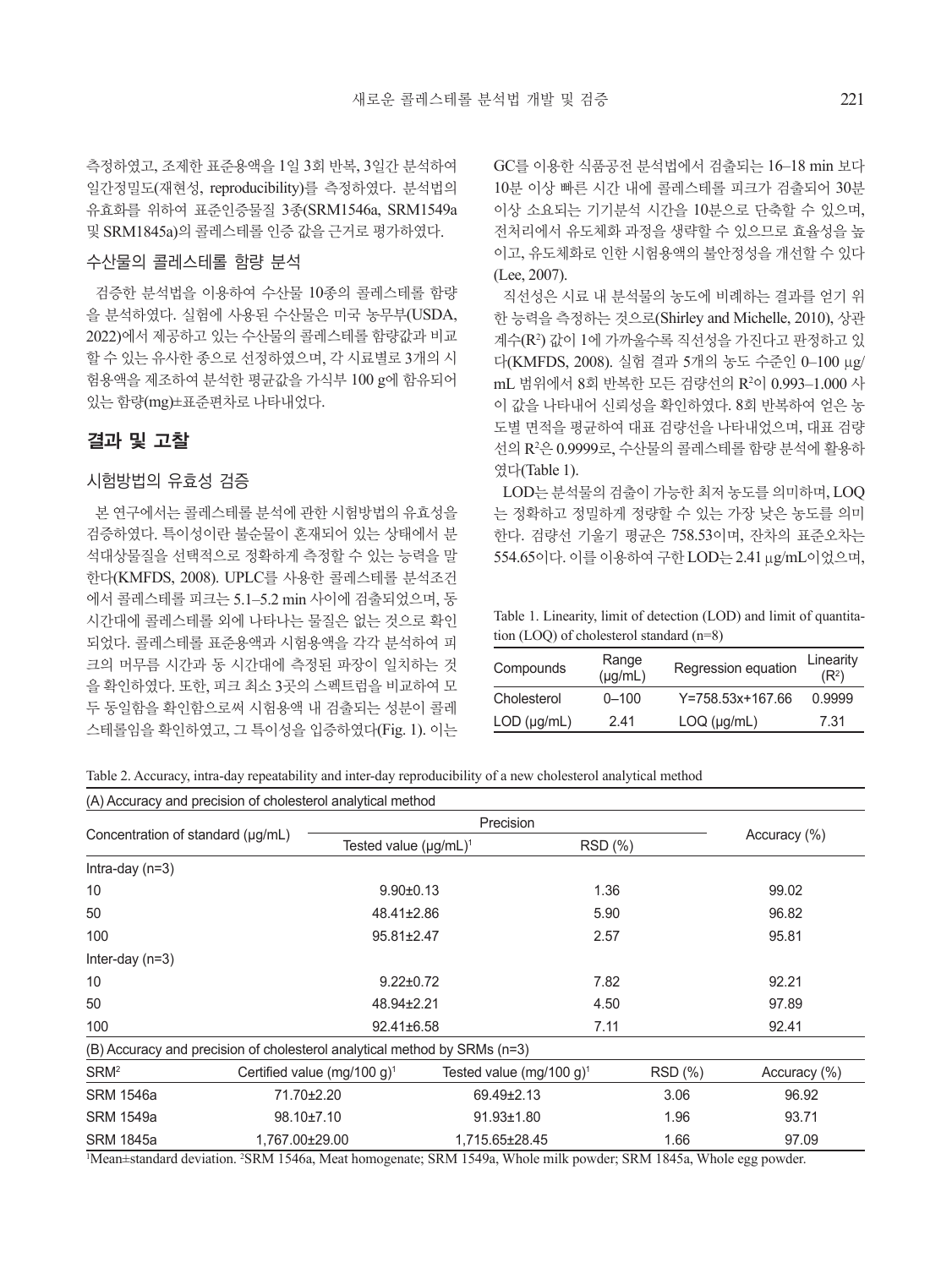| Common name            | Cholesterol $(mg/100 g) \pm SD$ | Reference (USDA, 2022) Common name | Cholesterol (mg/100 g) | RSD (%) |
|------------------------|---------------------------------|------------------------------------|------------------------|---------|
| Common squid           | 242.24±42.67                    | Squid                              | 233                    | 1.94    |
| Hakodate sand shrimp   | 157.70±3.66                     | Shrimp                             | 161                    | 1.04    |
| Korean rockfish        | 54.97±0.58                      | Rockfish                           | 50                     | 4.73    |
| Pacific herring        | 54.81±0.93                      | Herring                            | 60                     | 4.52    |
| <b>Bastard halibut</b> | 54.75±1.61                      | Flatfish                           | 45                     | 9.77    |
| Flathead grey mullet   | 53.84±0.54                      | Mullet                             | 49                     | 4.71    |
| Pacific cod            | $53.63+4.11$                    | Cod                                | 47                     | 6.59    |
| Trout                  | 53.29±0.82                      | Trout                              | 58                     | 4.23    |
| Tilapia                | 48.17±3.11                      | Tilapia                            | 50                     | 1.29    |
| Marbled sole           | 47.79±4.41                      | Halibut                            | 46                     | 1.91    |

Table 3. Cholesterol contents of Korean fisheries comparison with values of USDA (2022)

LOQ는 7.31 μg/mL로 나타났다(Table 1). 이는 식품공전법을 이용한 Moon et al. (2019)의 연구 결과보다 비교적 높은 값을 나타내었으나, 시료의 콜레스테롤 함량 표기를 'mg/100 g'으로 하고 있으며, 어류의 평균 콜레스테롤 함량이 20.8 mg/100g 이 상임을 고려하였을 때, 본 시험법이 수산물 내 콜레스테롤 검 출과 정량에 어려움이 없을 것으로 보인다(Jeong et al., 1998).

Jeong et al. (1998)의 연구 결과에 따르면 저서어 평균 콜레스 테롤 함량이 20.8 mg/100 g, 표·중층 회유어 평균 콜레스테롤 함량이 45.5 mg/100 g임을 고려하였을 때, 시험용액을 10–100 μg/mL의 농도로 제조하여 분석한 결과에 희석배수를 적용하 면 6–60 mg/100 g 범위의 콜레스테롤 함량 나타낼 수 있다. 이 를 바탕으로 분석법의 정밀성과 정확도를 평가하기 위하여 10 μg/mL, 50 μg/mL, 100 μg/mL의 농도의 시험용액을 제조하 였으며, 이들의 일내정밀도는 상대표준편차(relative standard deviation, RSD)가 1.36–5.90로 나타났고, 일간정밀도는 RSD 값이 4.50–7.82의 범위로 나타났다. AOAC (2002) 분석법 검 증 가이드라인에 따르면, 농도 수준이 1 mg/100 g 이상인 경우 일내정밀도는 6%, 일간정밀도는 11% 이하 수준으로 RSD를 허용하고 있으며, Dyson (1992)는 RSD 값이 10% 이하인 경우 정밀도가 우수한 것으로 정의하고 있어, 본 분석법이 허용범위 내에 포함되어 있어 우수한 정밀성을 확인하였다. 농도별 정확 도는 10 μg/mL에서 99.02%, 50 μg/mL에서 96.82%, 100 μg/ mL에서 95.81%로 나타나 90% 이상의 높은 정확도를 나타내 었다(Table 2).

또한, 정확한 콜레스테롤 함량 정보를 알고 있는 표준인증물 질 3종을 사용하여 유효성을 검증하였다. 표준인증물질을 3회 반복 측정한 결과, 평균 95.91%로 90% 이상의 높은 정확도를 나타내었으며, 표준인증물질 3종에 대한 RSD 값은 1.66–3.06 범위로 나타났다(Table 2). 표준품의 농도별 정확도와 표준인 증물질의 정확도는 AOAC (2002) 가이드라인의 수용범위인 80–115% 내에 충족되므로 본 연구에서 제시한 분석법의 정확 도가 우수함을 확인하였다.

## 수산물의 콜레스테롤 함량 분석 및 검증

검증한 콜레스테롤 분석법을 이용하여 미국 농무부(USDA, 2022)에서 콜레스테롤 함량정보를 제공하고 있는 수산물과 유 사한 종(10종)을 분석하였다. 이들 수산물의 콜레스테롤 함량은 살오징어 242.24±42.67 mg/100 g, 마루자주새우 157.70±3.66 mg/100 g, 조피볼락 54.97±0.58 mg/100 g, 청어 54.81±0.93 mg/100 g, 넙치 54.75±1.61 mg/100 g, 숭어 53.84±0.54 mg/100 g, 대구 53.63±4.11 mg/100 g, 송어 53.29±0.82 mg/100 g, 틸라 피아 48.17±3.11 mg/100 g, 문치가자미 47.79±4.41 mg/100 g 의 순으로 나타났으며, 그 결과는 Table 3에 나타내었다. 수산 물의 성분 조성이 먹이, 서식환경, 계절, 성숙도, 크기 등 다양한 체내·외 환경 조건에 따라 영향을 받는 점을 고려하면(Moon et al., 2012), USDA의 값과 분석값의 RSD가 10% 미만으로 나타 나 유의미한 결과를 나타내었다.

따라서 본 연구에서 개발한 새로운 콜레스테롤 분석법을 검증 하였으며, 이를 이용하여 수산물의 콜레스테롤 함량을 분석·검 증함으로써, 본 분석법이 수산물의 콜레스테롤 분석 및 함량 정 보를 제공하는데 활용할 수 있을 것으로 사료된다.

# 사 사

이 논문은 국립수산과학원 수산시험연구사업(R2022066)의 지원으로 수행된 연구이며, 연구비 지원에 감사드립니다.

#### **References**

- Ackman RG and McLeod C. 1988. Total lipids and nutritionally important fatty acids of some Nova Scotia fish and shellfish food products. Can Inst Food Sci Technol J 21, 390-398. https://doi.org/10.1016/S0315-5463(88)70974-8.
- AOAC (Association of Official Analytical Chemists). 2002. AOAC guidelines for single laboratory validation of chemical methods for dietary supplements and botanicals. AOAC,